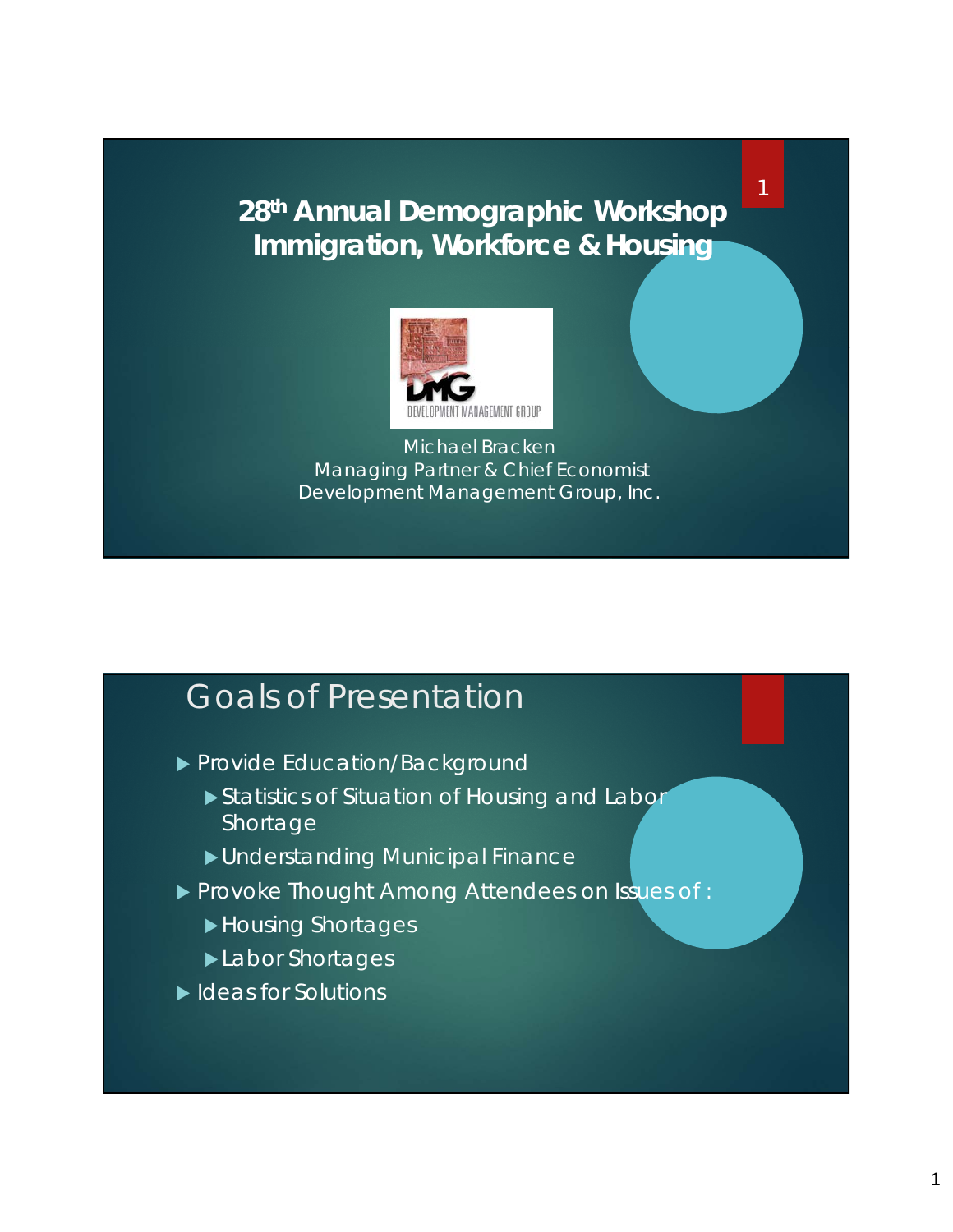### If YOU Do Work, You SHOULD EAT?



## **Premise**

- ▶ Construction of Housing in California is not keeping up with demand (increasing population)
- Housing Affordability continues to decline (percentage of families that can afford a house or even basic housing costs)
- California relies on both immigrants and low-skilled workers as part of its labor force (agriculture, transportation, tourism and others)
- **Fastest Growing professions in CA are service and** lower pay professions
- **Labor Force participation rates are generally on the** decline (especially among younger workers)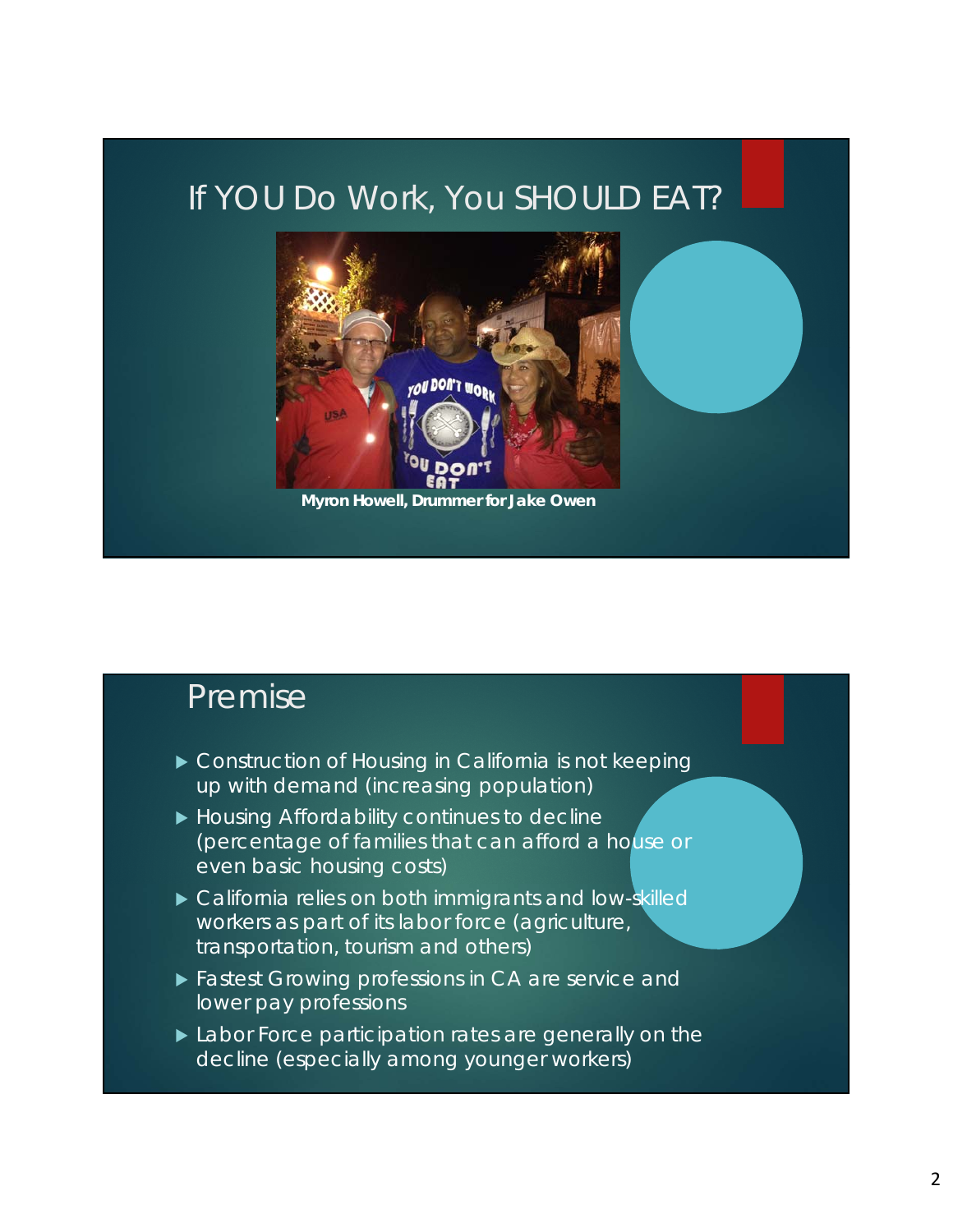# **Statistics**

- ▶ 18% of Adults (25+) in California lack High School Education / GED
- ▶ 15.3% of Total California Population lives in Poverty
- Since 2010 1 Home Built for Every 5.25 Person Increase in Population (Historic Ratio Population/Home is 2.72)
- ▶ Median Income LA County: \$56,196 affords a \$235,000 home
- ▶ LA County Median Home Price (April, 2017): \$520,000 (Only one community is affordable: Littlerock (Unincorporated Area 30 min east of Palmdale along Highway 138)

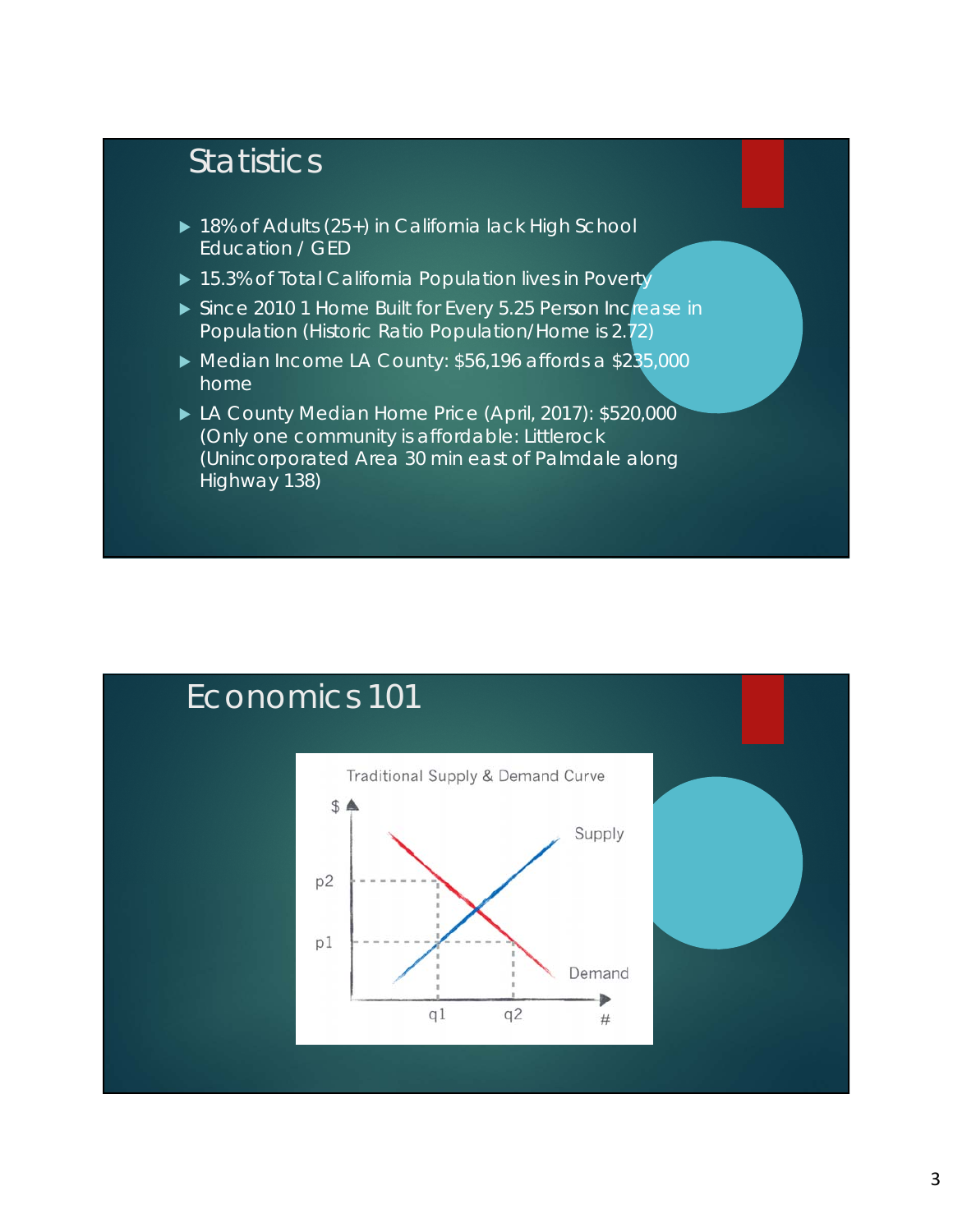

# **Result**

- Workers that can't afford housing WILL go elsewhere (PHX/LAS)
- Labor shortages to support economy
- Industries that CAN leave California (due to labor shortages) will
- Price increases to consumers will occur as labor costs increase (on the surface helping labor, but often the vary price increase is ALSO passed on to workers)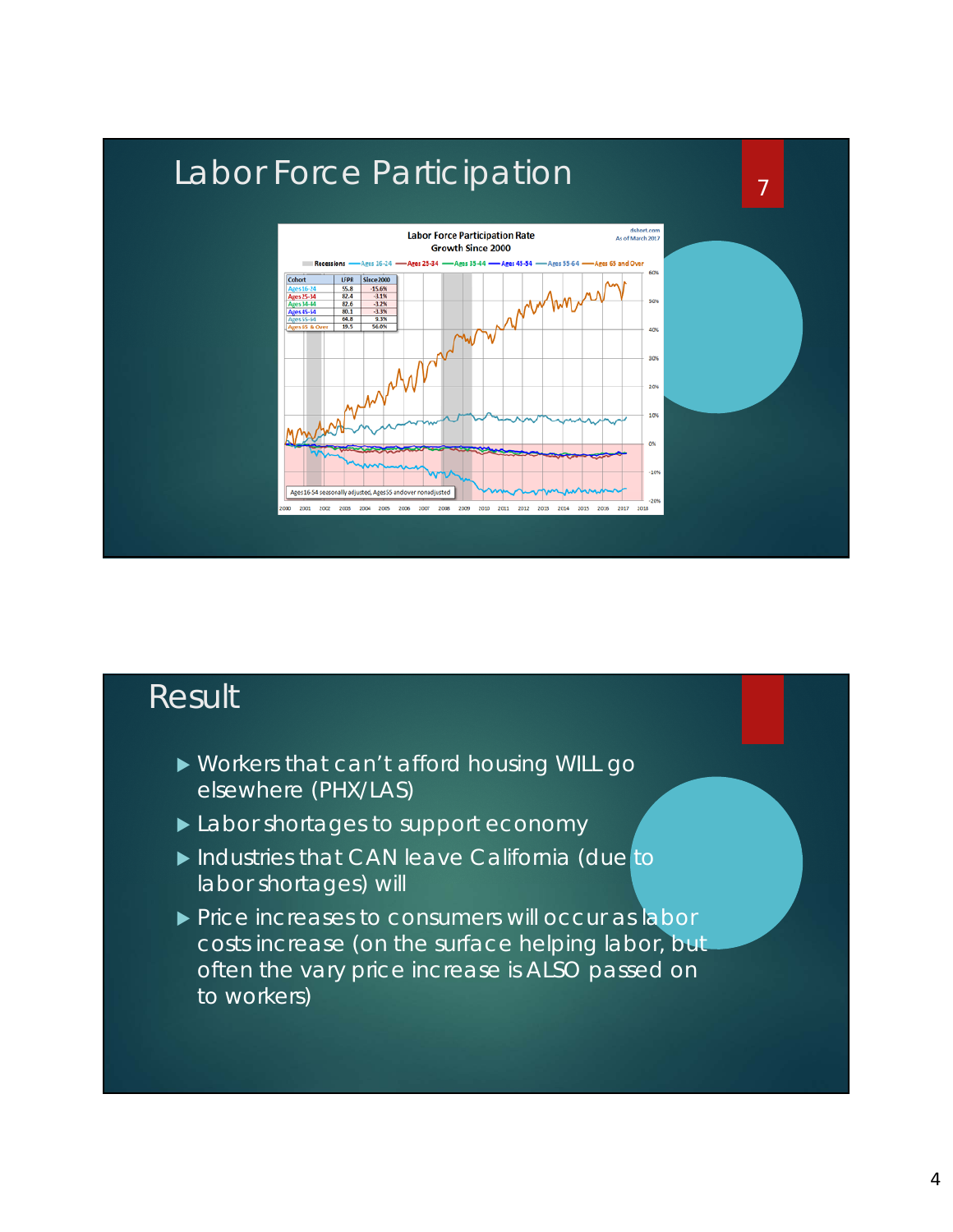## Municipal Finance 101

- Cities Funded by:
	- ▶ 1% Local Share of Sales Tax (\$30,000 car = \$300 to City)
	- ▶ 8%-12% (Generally) Hotel Tax Rate (100% goes to Cities)
	- $\blacktriangleright$  10% (on Average) of Property Tax (\$500,000 home = \$5,000 in Prop 13 base property tax = \$500 to City)
- Cost of Local Government:
	- ▶ DMG, Inc. cities \$650-\$1,000 per person in municipal service costs (2/3 of which are public safety)
- Result
	- Each NEW Home generally means City loses: \$1,500-\$2,500 (expenses outpace revenue)

#### Municipal Finance 101 Part 2

- ▶ Cities Financially Struggle
	- ▶ Proposition 13
	- ERAF 1, ERAF 2 (Shifted Property Tax from cities to schools)
	- ▶ Loss of Redevelopment (\$7 billion a year total, \$1.4 billion a year dedicated to low to moderate income housing) @\$100 psf construction costs, enough for 10,000 1,400 square foot homes per year